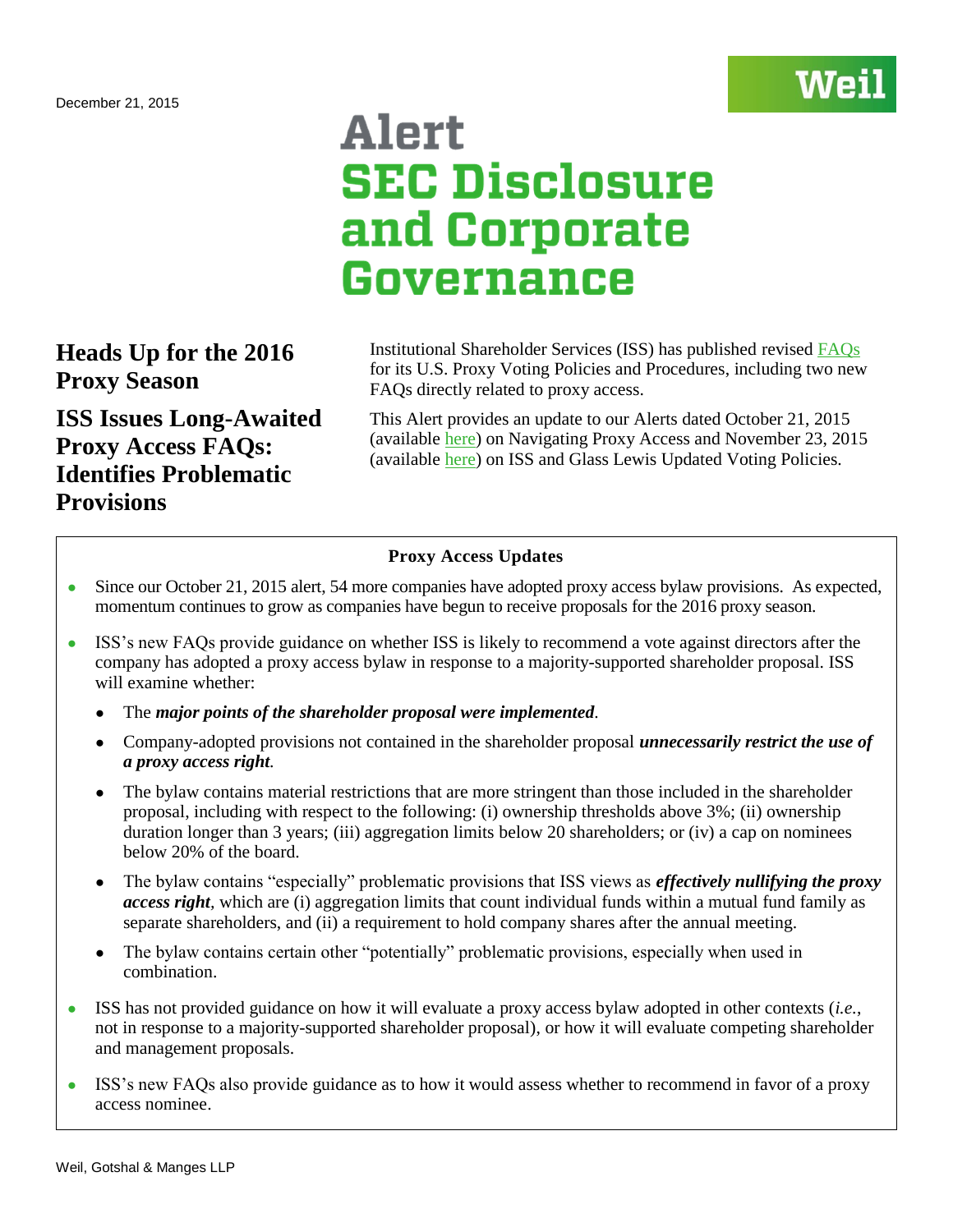#### **Board Responsiveness to a Majority-Supported Shareholder Proxy Access Proposal**

Lack of responsiveness (as evaluated by ISS) by the board of directors to a majority-supported proxy access shareholder proposal could result in a negative voting recommendation by ISS against individual directors, nominating/governance committee members, or the entire board. The new FAQ provides the following guidance on ISS's assessment of a board's responsiveness:

- ISS will evaluate whether *the major points of the shareholder proposal were implemented* by the proxy access bylaw adopted by the company.
- ISS will examine other terms of the adopted bylaw that were not included in the shareholder proposal to assess whether they *unnecessarily restrict the use of a proxy access right*.
- ISS will review whether the adopted proxy access bylaw provision contains material restrictions that are more stringent than those included in the shareholder proposal, including with respect to the following:
	- Ownership thresholds above 3%
	- Ownership duration longer than 3 years
	- Aggregation limits below 20 shareholders
	- Cap on nominees below 20% of the board

During the 2015 proxy season, this 3% / 3-year / 20 shareholders / 20% of the board formulation was largely supported by shareholders. As expected, some proposals received thus far for the 2016 proxy season are more specific as to the proxy access formulation acceptable to the proponent. For example, proposals from active shareholder proponents James McRitchie and John Chevedden require:

- No limits on aggregation;
- Cap on nominees at 25% of the board; and
- That no additional restrictions should be applied to the proxy access nominations or renominations that are not also applied to other board nominees.<sup>1</sup>

Much to the delight of many companies, the proposal submitted by the NYC Comptroller (the primary proponent of proxy access in 2015) for the 2016 proxy season mirrors the Comptroller's 2015 proposal and does not expressly prohibit limitations on aggregation.<sup>2</sup>

*Spotlight on Aggregation Limits.* Proxy access proponents have generally supported the Council on Institutional Investors (CII) view on proxy access "Best Practices,"<sup>3</sup> including with respect to providing shareholders with unlimited ability to aggregate with other shareholders to meet proxy access requirements. Only 6 of the 107 companies that have adopted proxy access in 2015 thus far, provide for unlimited aggregation. Although companies may feel comforted by ISS's apparent support of an aggregation limit of 20 shareholders, the FAQ provides that in cases where a company's aggregation limit or the cap on nominees differs from what was specifically stated in the shareholder proposal, ISS may issue a negative vote recommendation when the company does not disclose its specific shareholder outreach efforts and engagement. It is unclear how ISS will view a proxy access bylaw adopted by a company containing an aggregation limit, when the majority supported shareholder proposal did not expressly prohibit a limitation (such as the proposal submitted by the NYC Comptroller).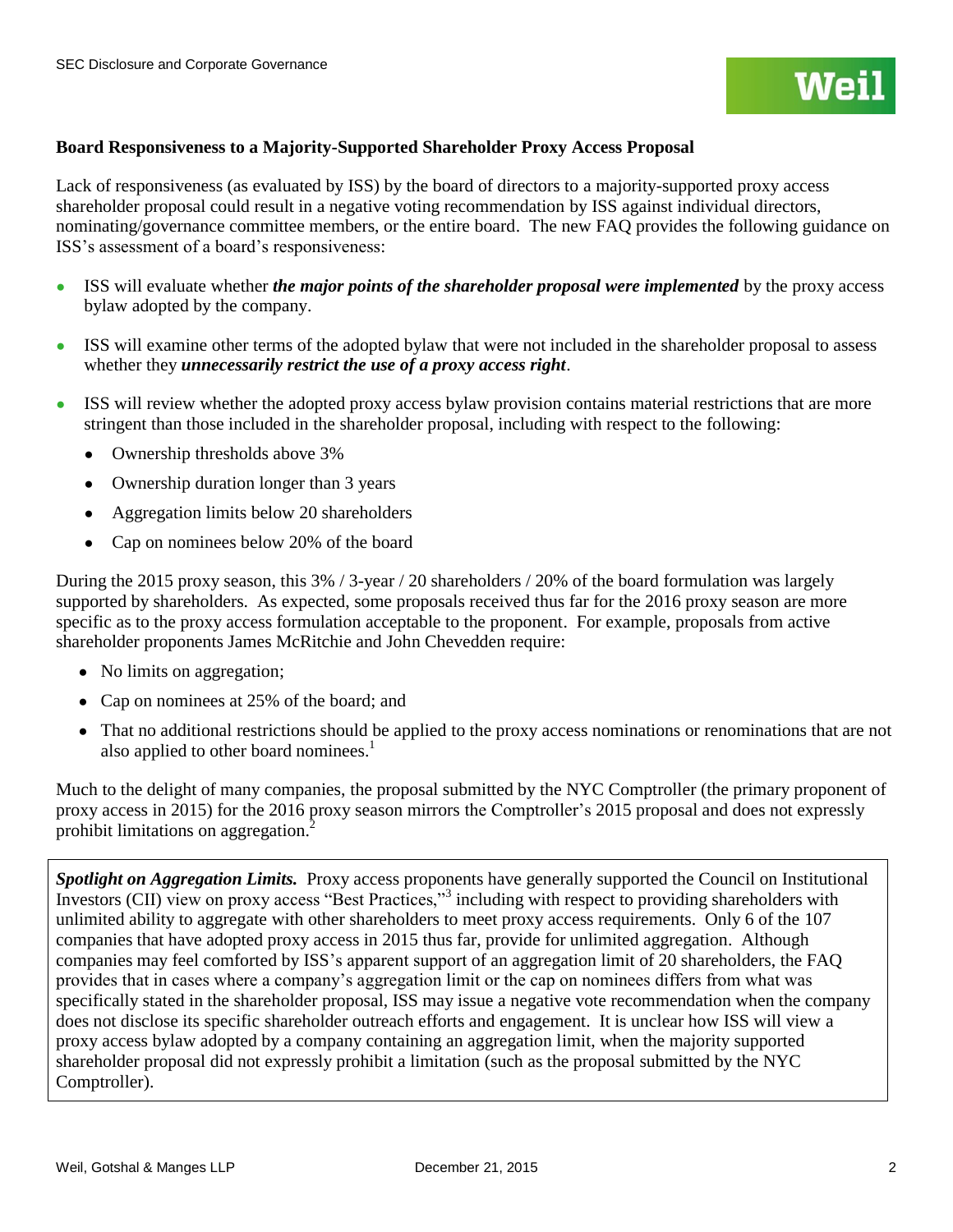#### **Problematic Provisions**

The FAQ identifies two restrictions on proxy access that it views as "especially" problematic, because they are so restrictive as to *effectively nullify the proxy access right*:

- Counting individual funds within a mutual fund family as separate shareholders for purposes of an aggregation limit; and
- The imposition of post-meeting shareholding requirements for nominating shareholders.

We expect that ISS categorizing the imposition of a post-meeting shareholding requirement as an "especially" problematic provision will cause many companies that have already adopted a proxy access bylaw to revisit their bylaws. While proxy access bylaws adopted in 2015 generally did not include an aggregation limit on mutual fund families, more than half of the proxy access bylaws adopted in 2015 did include provisions that require nominating shareholders to provide a statement of intent to maintain ownership after the meeting.

Five "potentially" problematic provisions were also identified by ISS, especially when used in combination:

- Prohibitions on resubmission of failed nominees in subsequent years;
- Restrictions on third-party compensation of proxy access nominees;
- Restrictions on the use of proxy access and proxy contest procedures for the same meeting;
- How long and under what terms an elected shareholder nominee will count towards the maximum number of proxy access nominees; and
- When the right will be fully implemented and accessible to qualifying shareholders.

Every proxy access bylaw adopted in 2015 contains one or more of these provisions, with varying degrees of prevalence; however, it is not clear which individual or combination(s) of these provisions in a proxy access bylaw will be viewed by ISS as more problematic than others.

#### **Evaluation of Proxy Access Nominees**

As we discussed in our Alert on ISS's 2016 Policy Updates (available [here\)](http://www.weil.com/~/media/files/pdfs/revised-pcag-alert--112315.pdf), ISS has added an analytical framework for evaluating proxy access nominees, which it had previously treated the same as proxy contest nominees. ISS has created "additional analytical latitude" for evaluating proxy access nominees, which it states was informed by related policies in international markets, such as the UK & Ireland, Europe, Japan and Australia. In evaluating whether to recommend in favor of a proxy access nominee, ISS will consider any relevant factors including, but not limited to: (i) nominee/nominator specific factors (*e.g.*, nominators' rationale, critique of management/incumbent directors, and the nominees' qualifications for directorship); (ii) company specific factors (*e.g.*, relative company performance, the board's track record and responsiveness, independence of directors/nominees, governance profile, current board composition and the presence of any ongoing controversies); and (iii) election specific factors (*e.g.*, whether the number of nominees exceeds the number of available seats and the voting standards for director elections).

#### **Other FAQs**

Two additional sets of FAOs related to U.S. executive compensation policies (available [here\)](http://www.issgovernance.com/file/policy/us-executive-compensation-policies-faq-dec-2015.pdf), and equity compensation plans (available [here\)](http://www.issgovernance.com/file/policy/1_us-equity-compensation-plans-faq-dec-2015.pdf) were also issued by ISS on December 18, 2015.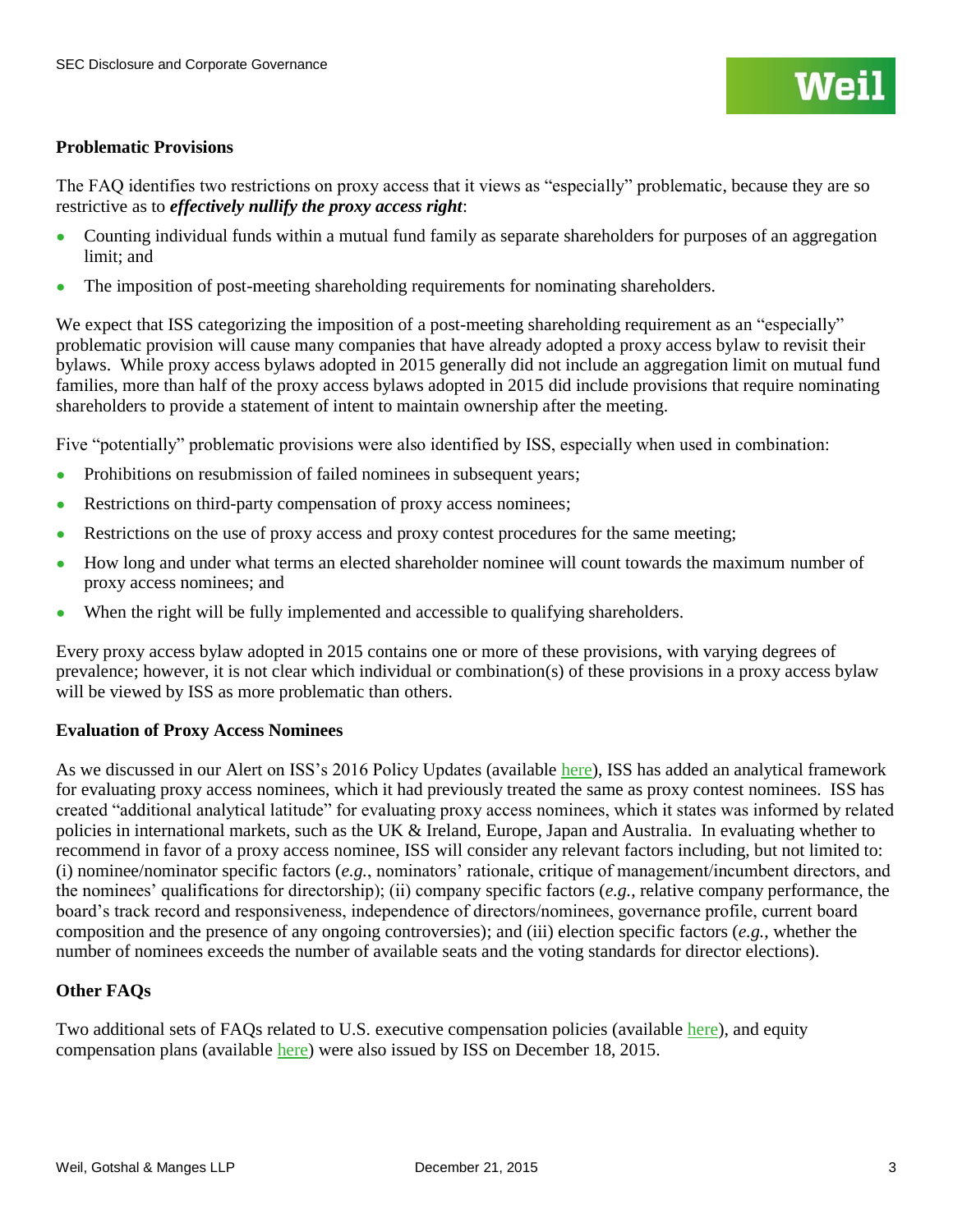

#### **What to Do Now:**

- **For companies that received a majority supported proxy access shareholder proposal in 2015 and have (or not yet) adopted a proxy access bylaw in response**:
	- Review the ISS FAQ on board responsiveness. Understand that *how* the proxy access right is implemented will be scrutinized by ISS.
	- Evaluate whether your proxy access bylaw contains material restrictions that are more stringent than those included in the majority-supported proxy access shareholder proposal. ISS has provided guidance on four restrictions that it views as material. Understand that, at minimum, a bylaw that includes an ISS-deemed "especially" problematic provision will be viewed by ISS to *effectively nullify the proxy access right*.
	- Evaluate whether your proxy access bylaw includes any "potentially" problematic provisions, and carefully consider which of these provisions is most important to your company. Understand that there is a lack of clarity as to which one or combination of such provisions could be viewed as nonresponsive and possibly result in a negative recommendation in the election of your directors. While not specifically stated by ISS, proxy statement disclosure of shareholder engagement efforts relating to the adoption of specific provisions could support your board's decision to adopt these provisions.
	- If a proxy access shareholder proposal received majority support in 2015, but you did not adopt a proxy access bylaw, be prepared to receive a negative recommendation from ISS in the election of directors.
- **For companies that have adopted a proxy access bylaw either voluntarily or in response to a negotiated and withdrawn shareholder proposal**:
	- The FAQ does not provide guidance on how ISS will evaluate a proxy access bylaw adopted in other contexts (*i.e.*, not in response to a majority supported shareholder proposal). Continue to stay informed and monitor proxy access developments.
	- Evaluate whether your proxy access bylaw contains any ISS-deemed "potentially" or "especially" problematic provisions to anticipate possible criticism from ISS and any future proxy access shareholder proposals.
- **For companies whose shareholder proposal deadlines have not passed and who have not yet received a proxy access proposal (or for companies where a proxy access proposal did not receive majority support)**:
	- Wait-and-See Approach Continue to stay informed, monitor proxy access developments, and engage with and understand the position of your key shareholders. Consider preparing a draft proxy access bylaw to keep "on the shelf."
	- Proactive Approach– Consider whether to adopt a more "company-friendly" proxy access bylaw ahead of your 2016 annual meeting in order to decrease your vulnerability to receiving proxy access proposals on terms that are less favorable to you and to demonstrate a proactive commitment to corporate governance.
- **For companies that will have a competing management proposal on the agenda at their 2016 annual meeting**:
	- ISS has not addressed how it will evaluate a competing management and shareholder proposals. On the other hand, Glass Lewis has stated, in its updated 2016 Proxy Voting Polices, that it will consider the following factors when reviewing conflicting proposals: (i) nature of the underlying issue; (ii) benefit to shareholders by implementing the proposal; (iii) materiality of the differences between the terms of the conflicting proposals; (iv) appropriateness of the provisions considering your shareholder base, corporate structure and other relevant circumstances; and (v) the Company's overall governance profile, specifically responsiveness to shareholders evidenced by response to previous shareholder proposals and adoption of progressive shareholder rights provisions.
	- Understand the positions of your key shareholders and engage with them to garner their support. This will be critical to defeating a proxy access shareholder proposal in favor of a management-supported proxy access bylaw.